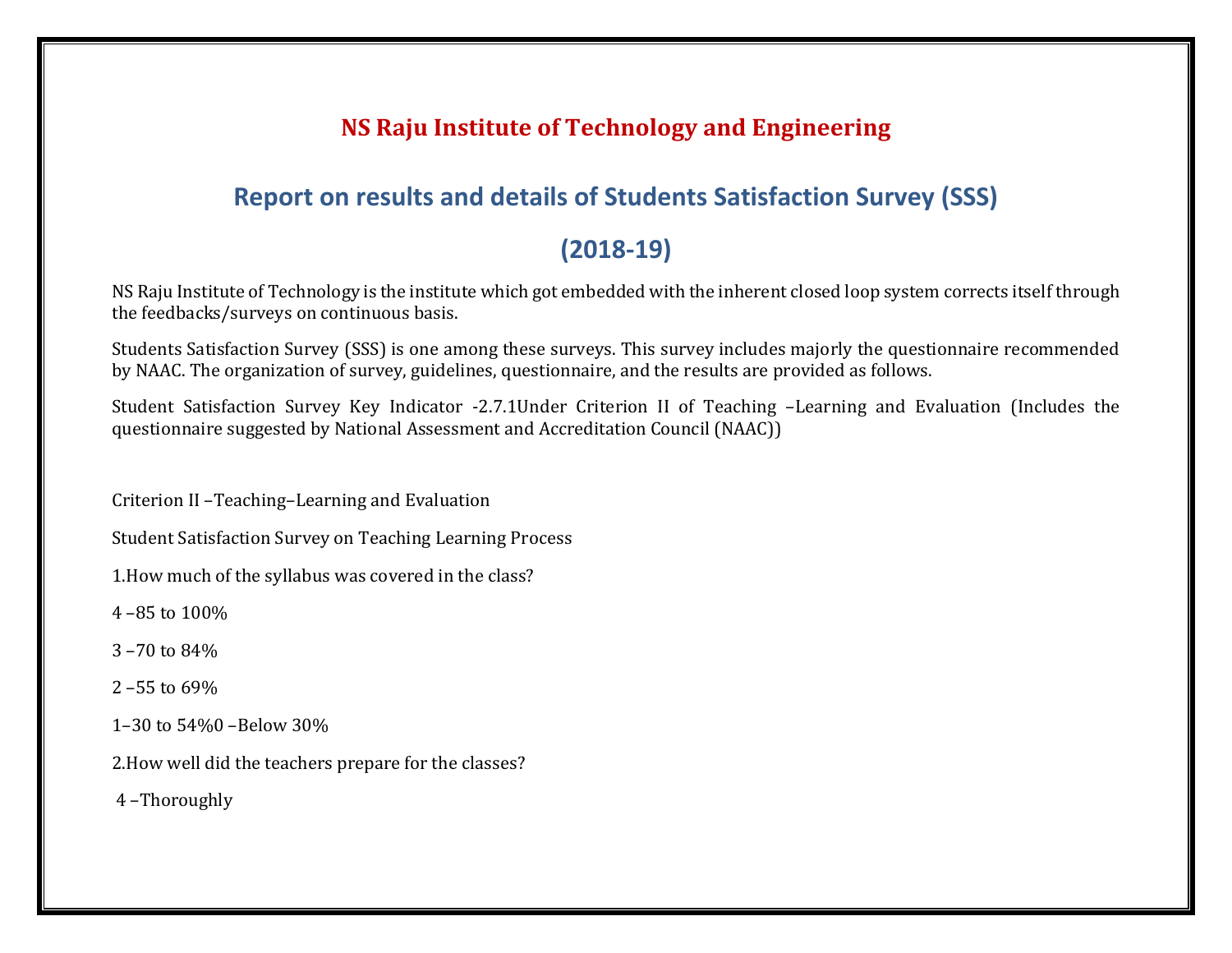- –Satisfactorily
- –Poorly
- –Indifferently
- –Won't teach at all
- 3.How well were the teachers able to communicate?
- –Always effective
- –Sometimes effective
- –Just satisfactorily
- –Generally ineffective
- –Very poor communication
- 4. The teacher's approach to teaching can best be described as
- –Excellent
- –Very good
- –Good
- –Fair
- 5.Fairness of the internal evaluation process by the teachers
- .4 –Always fair
- –Usually fair
- –Sometimes unfair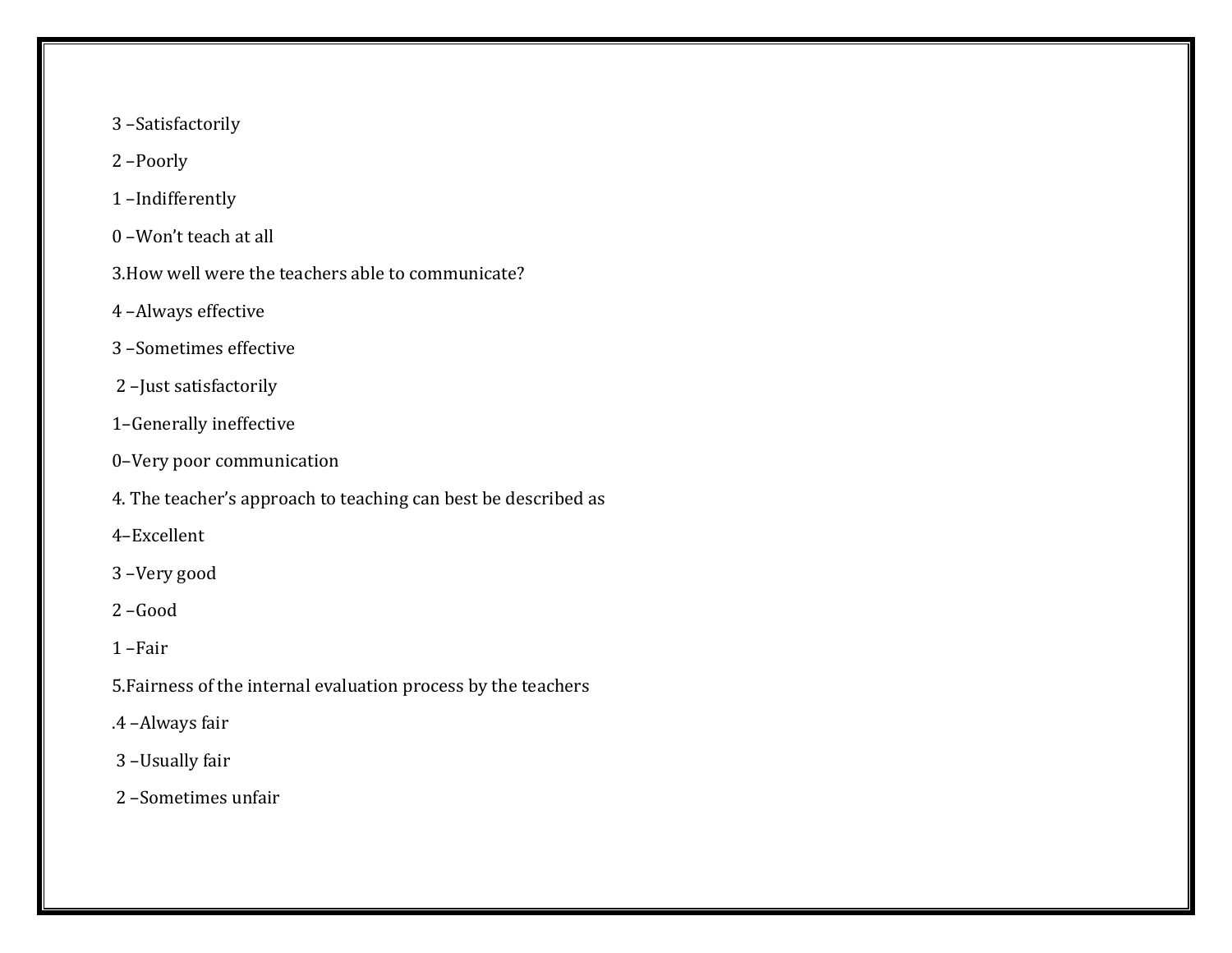–Usually unfair

–Unfair

6.The institute takes active interest in promoting internship, student exchange, field visit opportunities for students

.4 –Regularly

–Often

–Sometimes

–Rarely

–Never

7.The teaching and mentoring process in your institution facilitates you in cognitive, social and emotional growth.

–Significantly

–Very well

–Moderately

–Marginally

–Not at all

8.Teachers inform you about your expected competencies, course outcomes and programme outcomes.

–Every time

–Usually

–Occasionally/Sometimes

–Rarely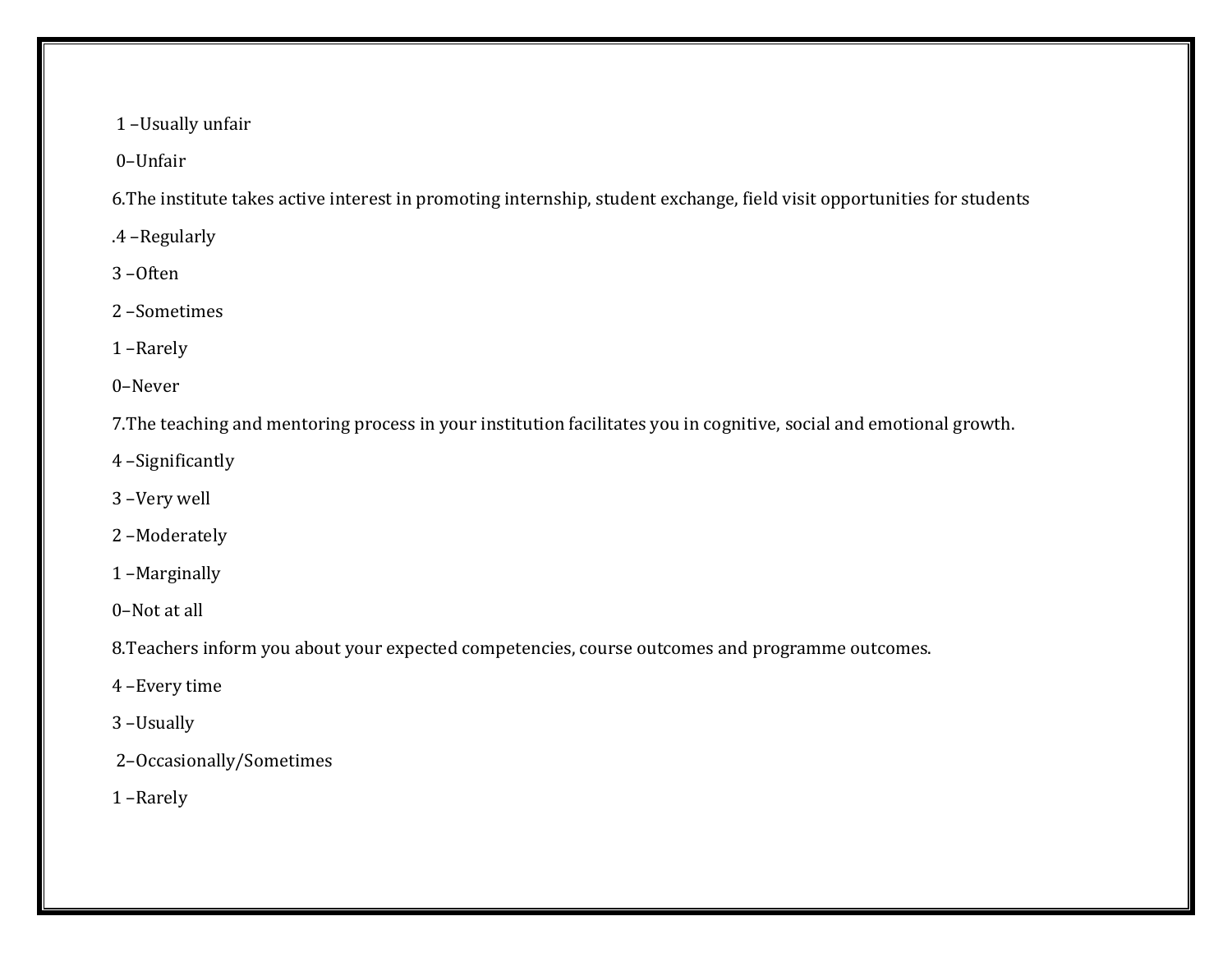#### –Never

9.The teachers illustrate the concepts through examples and applications.

–Every time

–Usually

–Occasionally/Sometimes

–Rarely

–Never

10.Teachers are able to identify your weaknesses and help you to overcome them.

–Every time

–Usually

–Occasionally/Sometimes

–Rarely

–Never

11.The institution makes effort to engage students in the monitoring, review and continuous quality improvement of the teaching learning process.

–Strongly agree

–Agree

–Neutral

–Disagree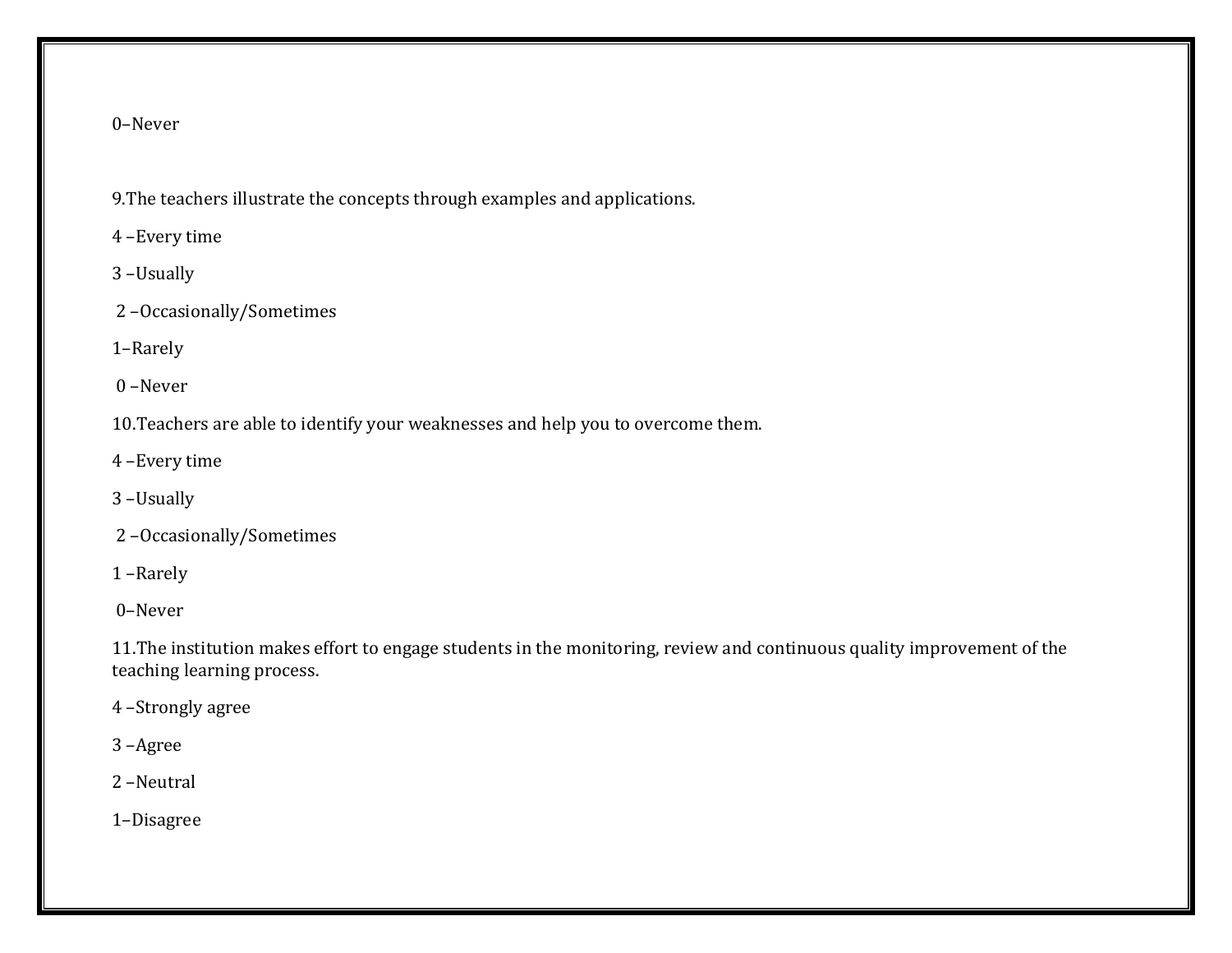#### –Strongly disagree

12.The institute/ teachers use student centric methods, such as experiential learning, participative learning and problem solving methodologies for enhancing learning experiences

.4 –To a great extent

–Moderate

–Some what

–Very little

–Not at all

13.Teachers encourage you to participate in extracurricular activities.

–Strongly agree

–Agree

–Neutral

–Disagree

–Strongly disagree

14.Efforts are made by the institute/ teachers to inculcate soft skills, life skills and employability skills to make you ready for the world of work.

–To a great extent

–Moderate

–Some what

–Very little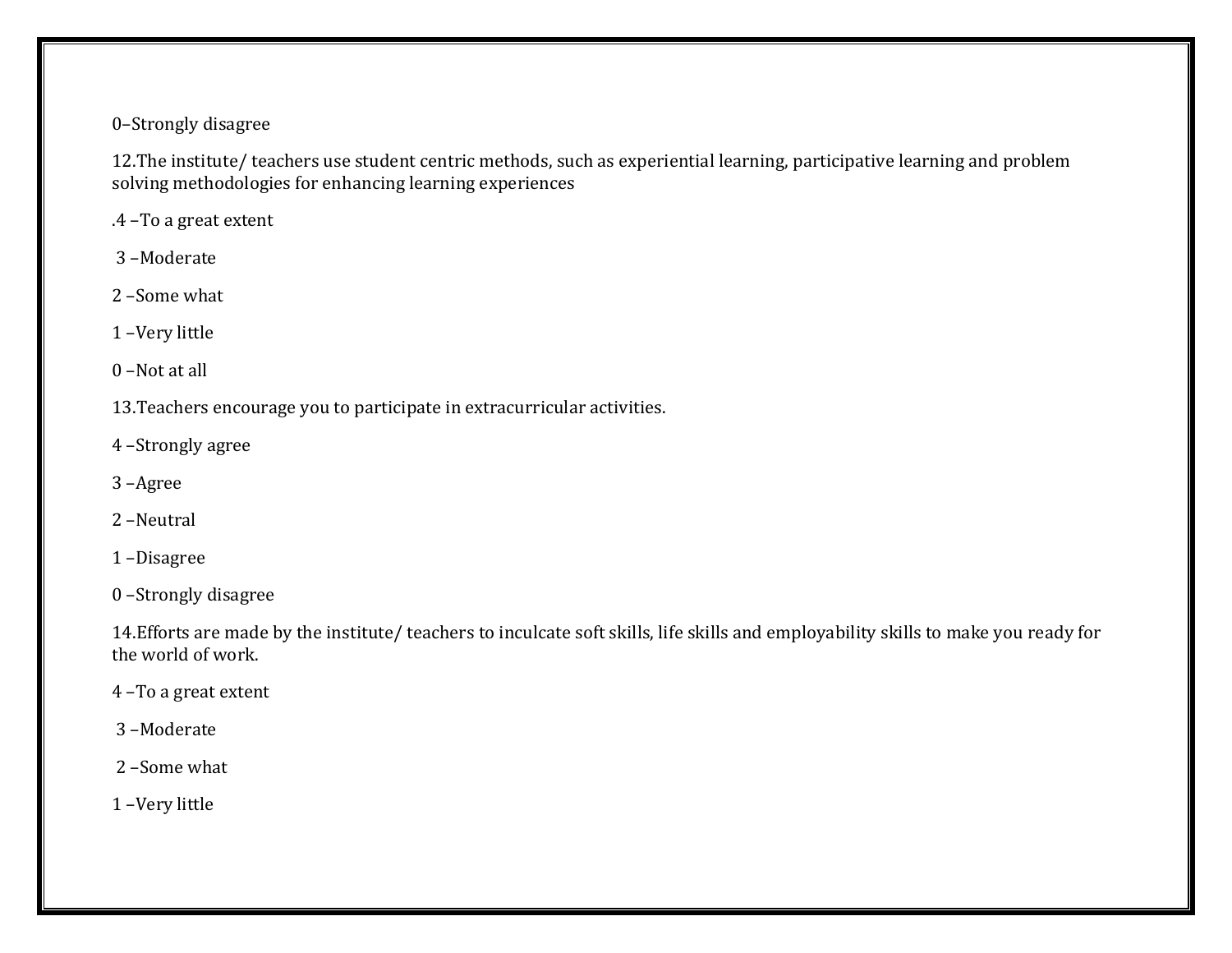–Not at all

15.What percentage of teachers use ICT tools such as LCD projector, Multimedia, etc. while teaching.

–Above 90%

–70 –89%

–50 –69%

–30 –49%

–Below 29%

16.The overall quality of teaching-learning process in your institute is very good

–Strongly agree

–Agree

–Neutral

–Disagree

–Strongly disagree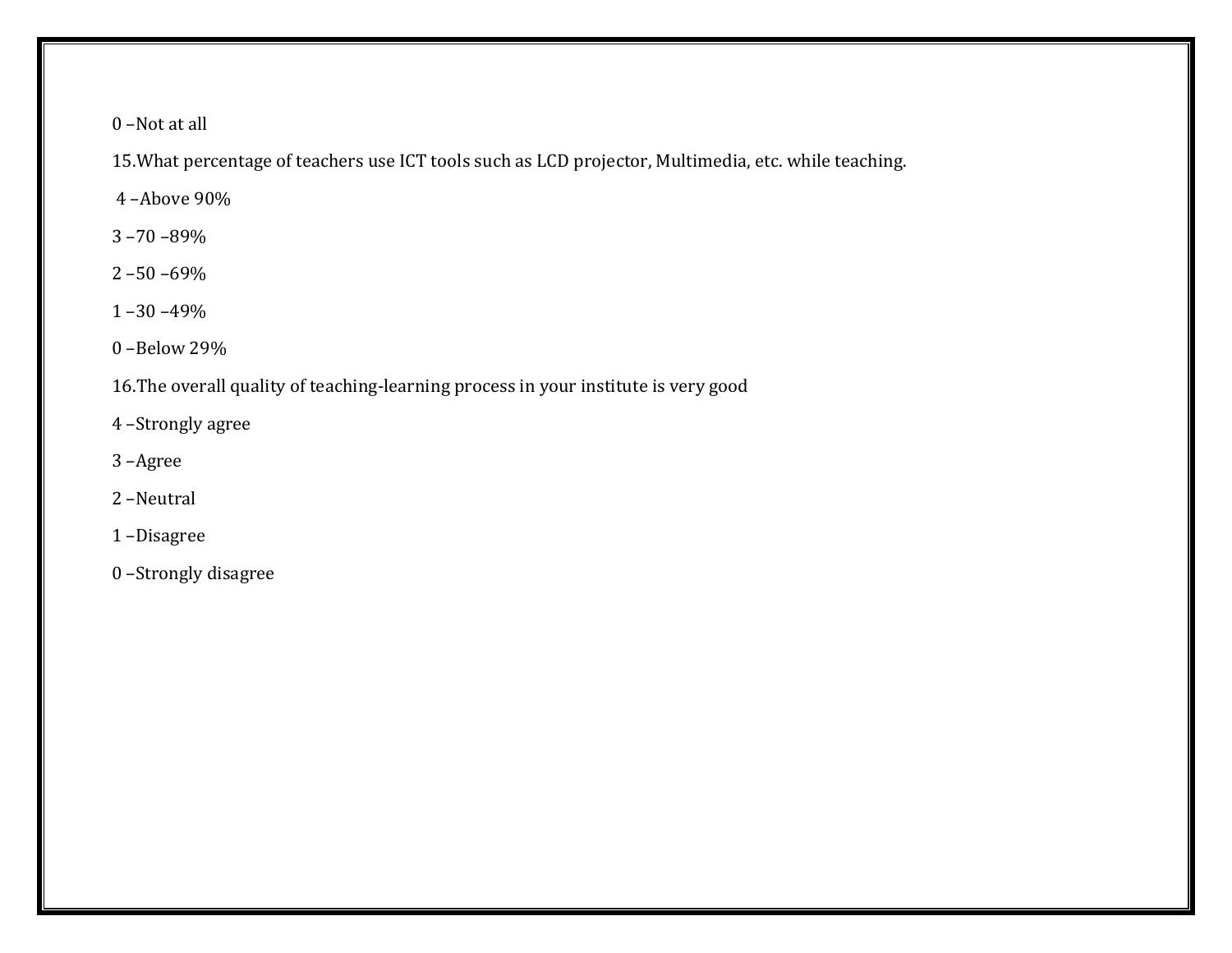# **Survey Data**

|                  | fir<br>st      | seco<br>nd     | third          | fo<br><b>ur</b> | fi<br>ve       | si<br>$\mathbf X$ | sev<br>en      | ei<br>gh<br>t  | ni<br>ne       | ten            | ele<br>ven   | twe<br><b>lve</b> | thirt<br>een   | fourt<br>een   | fift<br>een    | sixt<br>een    | <b>Averag</b><br>e<br>Questio<br>n Wise | 100<br>Percent<br>age |
|------------------|----------------|----------------|----------------|-----------------|----------------|-------------------|----------------|----------------|----------------|----------------|--------------|-------------------|----------------|----------------|----------------|----------------|-----------------------------------------|-----------------------|
| $\mathbf{1}$     | $\overline{4}$ | $\overline{4}$ | $\overline{4}$ | $\overline{4}$  | 3              | $\mathbf{0}$      | $\overline{4}$ | $\overline{4}$ | $\overline{4}$ | $\overline{4}$ | $\mathbf{1}$ | $\overline{4}$    | $\overline{4}$ | $\overline{2}$ | $\overline{4}$ | 3              | 3.3125                                  | 82.812<br>5           |
| $\mathbf{2}$     | $\overline{4}$ | 3              | 3              | $\overline{3}$  | $\overline{2}$ | $\theta$          | $\mathbf{1}$   | 3              | $\overline{4}$ | 3              | 2            | $\overline{2}$    | $\overline{4}$ | $\overline{2}$ | $\overline{4}$ | 3              | 2.6875                                  | 67.187<br>5           |
| 3                | $\overline{4}$ | 3              | 3              | 2               | 3              | $\overline{4}$    | 3              | $\overline{2}$ | $\overline{4}$ | $\overline{2}$ | 3            | $\overline{3}$    | 3              | 3              | $\mathbf{1}$   | 3              | 2.875                                   | 71.875                |
| $\boldsymbol{4}$ | 3              | 3              | $\overline{2}$ | $\overline{4}$  | 3              | $\overline{2}$    | $\mathbf{1}$   | $\overline{3}$ | $\overline{4}$ | $\overline{2}$ | 3            | $\overline{2}$    | 3              | 3              | $\mathbf{1}$   | 3              | 2.625                                   | 65.625                |
| 5                | $\overline{4}$ | $\overline{4}$ | 3              | 2               | $\overline{3}$ | $\mathbf{1}$      | 3              | $\overline{3}$ | 3              | $\mathbf{1}$   | 3            | $2^{\circ}$       | $\overline{4}$ | 3              | $\overline{4}$ | $\overline{4}$ | 2.9375                                  | 73.437<br>5           |
| 6                | 3              | 3              | 3              | $\overline{4}$  | $\overline{2}$ | 3                 | $\mathbf{1}$   | $\overline{3}$ | 3              | $\overline{2}$ | 3            | 3                 | 3              | $\mathbf{1}$   | 3              | $\overline{2}$ | 2.625                                   | 65.625                |
| $\overline{7}$   | $\overline{4}$ | 3              | $\overline{4}$ | $\overline{3}$  | $\overline{4}$ | $\mathbf{0}$      | $\mathbf{1}$   | 3              | 3              | $\mathbf{1}$   | $\mathbf{0}$ | 3                 | $\mathbf{1}$   | 3              | $\overline{4}$ | 3              | 2.5                                     | 62.5                  |
| 8                | 3              | 3              | $\overline{4}$ | $\overline{4}$  | $\overline{4}$ | $\overline{4}$    | $\overline{4}$ | $\overline{4}$ | 3              | $\overline{4}$ | 3            | $\overline{2}$    | $\overline{2}$ | $\overline{4}$ | 3              | $\overline{2}$ | 3.3125                                  | 82.812<br>5           |
| 9                | $\overline{4}$ | 3              | 3              | $\overline{3}$  | 3              | $\mathbf{0}$      | $\mathbf{1}$   | $\overline{3}$ | 3              | $\mathbf{1}$   | $\mathbf{0}$ | $\mathbf{1}$      | $\mathbf{1}$   | 3              | $\overline{4}$ | 3              | 2.25                                    | 56.25                 |
| 10               | 3              | 3              | 3              | $\overline{3}$  | 4              | $\overline{4}$    | $\overline{4}$ | $\overline{4}$ | 4              | 3              | 4            | $\overline{4}$    | $\overline{2}$ | 3              | 3              | 3              | 3.375                                   | 84.375                |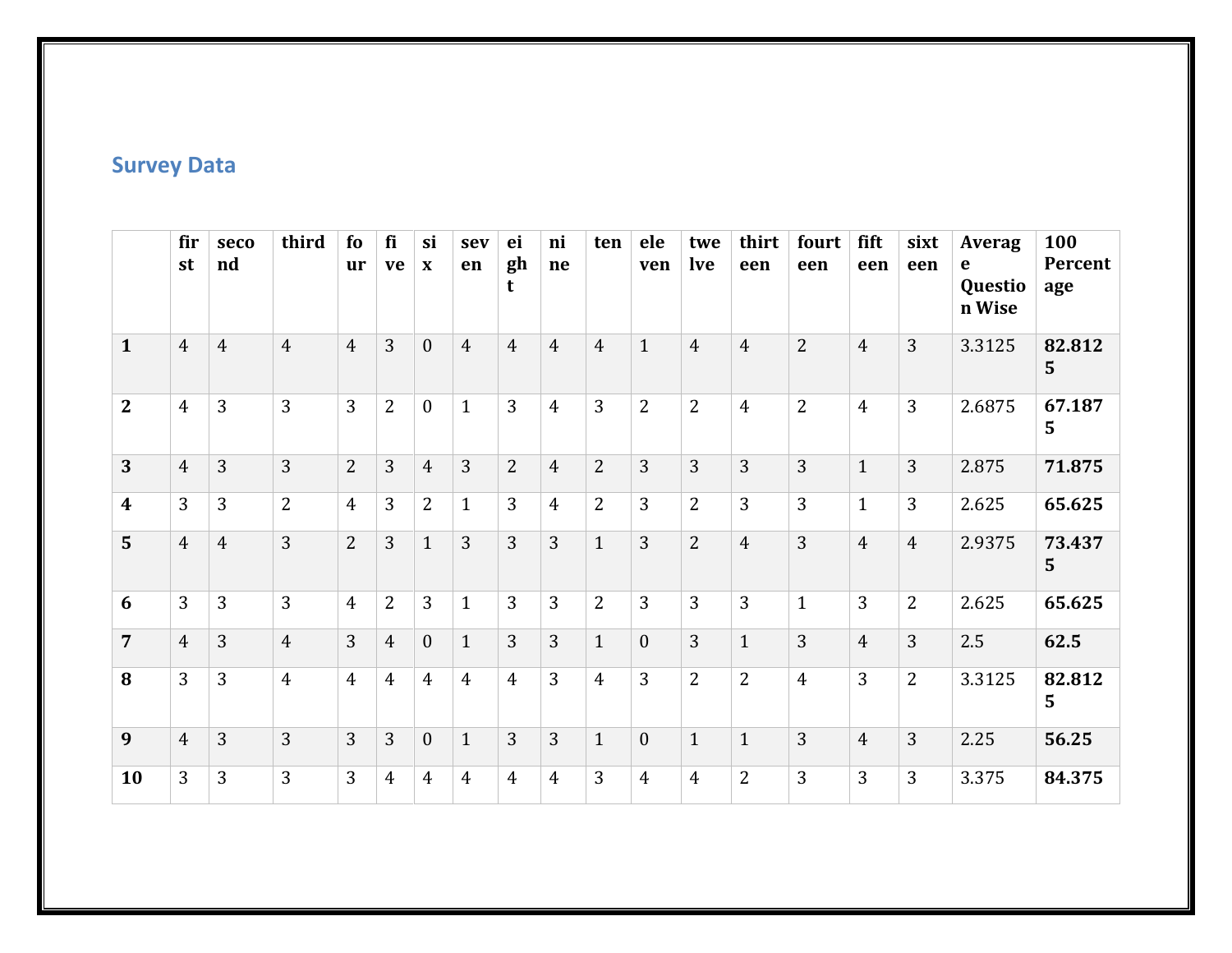| 11 | 3              | $\overline{4}$ | 3              | $\overline{4}$ | 3              | 3                | $\overline{4}$ | $\overline{4}$ | 3              | 3              | 3              | $\overline{4}$ | $\overline{2}$ | $\overline{4}$ | 3              | 3              | 3.3125 | 82.812<br>5 <sup>5</sup> |
|----|----------------|----------------|----------------|----------------|----------------|------------------|----------------|----------------|----------------|----------------|----------------|----------------|----------------|----------------|----------------|----------------|--------|--------------------------|
| 12 | $\overline{3}$ | 3              | $\overline{3}$ | $\mathbf{1}$   | $\overline{4}$ | 4                | 2              | $\overline{3}$ | 3              | $\mathbf{1}$   | $\overline{2}$ | $\overline{2}$ | $\overline{2}$ | $\mathbf{1}$   | 3              | $\overline{2}$ | 2.4375 | 60.937<br>$5^{\circ}$    |
| 13 | $\overline{3}$ | 3              | $\overline{2}$ | $\overline{2}$ | $\overline{2}$ | $\overline{0}$   | $\mathbf{1}$   | $\overline{2}$ | $\overline{2}$ | $\mathbf{0}$   | $\overline{2}$ | $\overline{2}$ | $\overline{2}$ | $\mathbf{0}$   | $\overline{4}$ | $\overline{2}$ | 1.8125 | 45.312<br>$5\phantom{1}$ |
| 14 | $\overline{3}$ | 3              | $\overline{3}$ | $\overline{4}$ | $\overline{2}$ | 2                | 3              | $\overline{3}$ | $\overline{4}$ | $\overline{2}$ | 3              | $\overline{2}$ | 3              | 3              | $\overline{3}$ | $\overline{3}$ | 2.875  | 71.875                   |
| 15 | $\overline{3}$ | 3              | $\overline{2}$ | 3              | 3              | 2                | 2              | $\overline{3}$ | 3              | $\overline{2}$ | $\overline{3}$ | $\overline{2}$ | 3              | $\overline{4}$ | $\overline{3}$ | 3              | 2.75   | 68.75                    |
| 16 | $\overline{4}$ | 3              | 2              | 2              | 3              | 2                | 2              | $\overline{4}$ | 3              | 2              | 3              | 3              | 3              | 2              | $\mathbf{1}$   | 3              | 2.625  | 65.625                   |
| 17 | $\overline{4}$ | 3              | $\overline{2}$ | $\overline{2}$ | $\overline{4}$ | $\mathbf{0}$     | $\overline{0}$ | $\overline{4}$ | 3              | $\overline{2}$ | 3              | 3              | 3              | $\overline{2}$ | $\overline{4}$ | 3              | 2.625  | 65.625                   |
| 18 | $\overline{4}$ | 3              | $\overline{2}$ | $\overline{2}$ | 4              | $\boldsymbol{0}$ | $\overline{2}$ | 3              | 3              | 2              | $\overline{3}$ | 3              | 3              | $\overline{3}$ | $\overline{4}$ | 3              | 2.75   | 68.75                    |
| 19 | $\overline{3}$ | $\overline{4}$ | $\overline{2}$ | $\overline{2}$ | $\overline{2}$ | $\mathbf{1}$     | $\mathbf{0}$   | $\overline{3}$ | $\overline{4}$ | $\overline{3}$ | 3              | $\overline{3}$ | 3              | $\mathbf{1}$   | $\overline{2}$ | 3              | 2.4375 | 60.937<br>5 <sup>1</sup> |
| 20 | 3              | 3              | $\overline{4}$ | 3              | 3              | $\mathbf{1}$     | 3              | 2              | 3              | $\mathbf{1}$   | 3              | 3              | $\mathbf{1}$   | $\mathbf{1}$   | 3              | 3              | 2.5    | 62.5                     |
| 21 | $\overline{3}$ | 3              | $\overline{4}$ | 3              | 3              | $\mathbf{1}$     | 3              | $\overline{2}$ | 3              | $\mathbf{1}$   | 3              | 3              | $\mathbf{1}$   | $\mathbf{1}$   | 3              | 3              | 2.5    | 62.5                     |
| 22 | 4              | 4              | $\overline{4}$ | 3              | 4              | $\mathbf{1}$     | 2              | $\overline{4}$ | $\overline{4}$ | $\overline{2}$ | 3              | 3              | 3              | 2              | $\overline{4}$ | 3              | 3.125  | 78.125                   |
| 23 | $\overline{4}$ | $\overline{4}$ | $\overline{4}$ | $\overline{2}$ | $\overline{4}$ | $\mathbf{0}$     | $\overline{2}$ | $\overline{4}$ | 3              | $\overline{2}$ | 3              | 3              | 3              | $\overline{2}$ | $\overline{4}$ | 3              | 2.9375 | 73.437<br>5              |
| 24 | $\overline{3}$ | 3              | 3              | $\overline{3}$ | 3              | 3                | 3              | $\overline{3}$ | 3              | 3              | 3              | 2              | 3              | $\overline{3}$ | $\overline{3}$ | 3              | 2.9375 | 73.437<br>5              |
| 25 | $\overline{4}$ | $\overline{3}$ | $\overline{2}$ | $\overline{2}$ | $\overline{2}$ | $\overline{0}$   | $\mathbf{1}$   | $\theta$       | 3              | $\mathbf{0}$   | $\mathbf{1}$   | $\mathbf{1}$   | 3              | $\overline{2}$ | $\overline{4}$ | $\overline{2}$ | 1.875  | 46.875                   |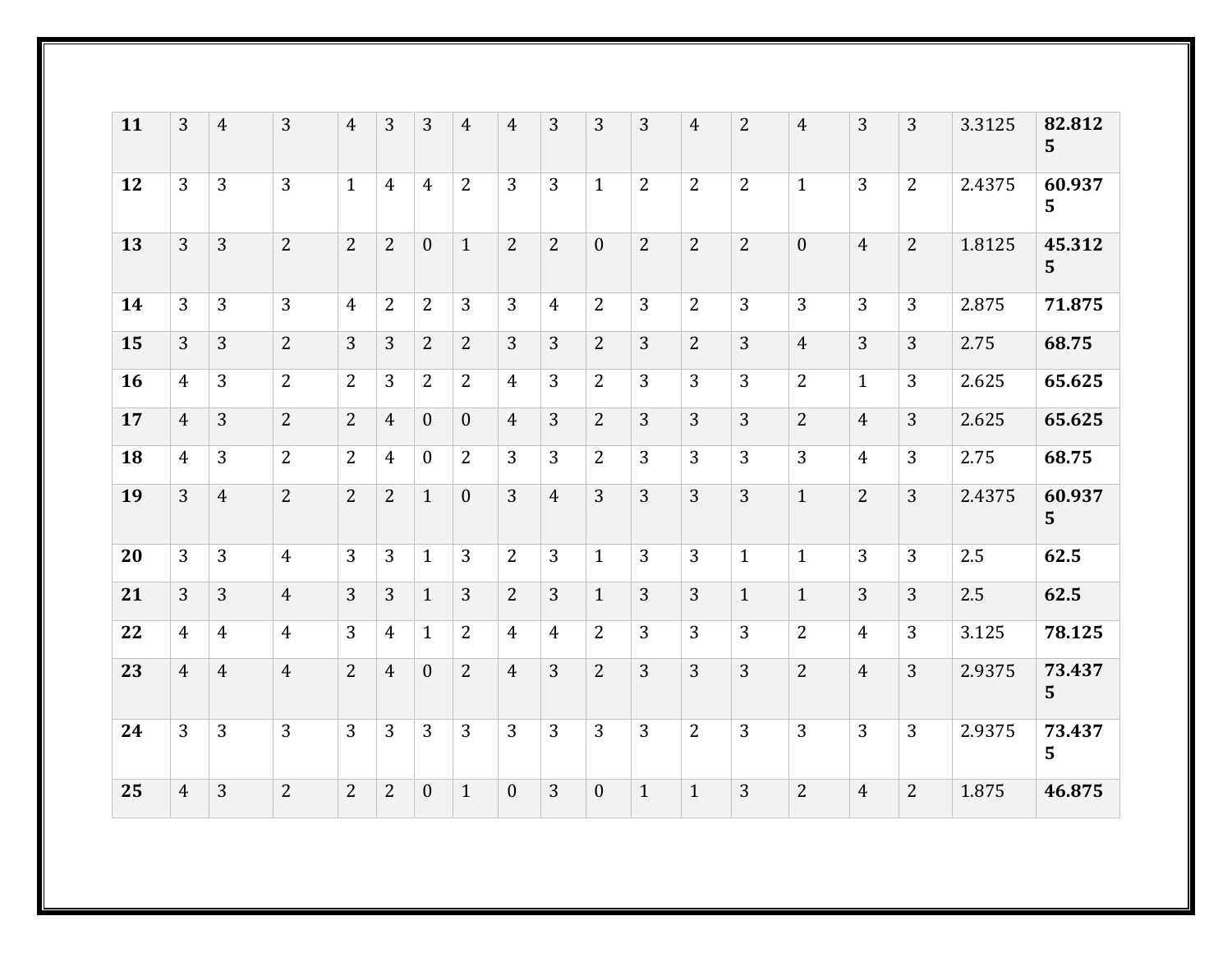| 26 | 3              | 3              | 3              | 2              | 3              | $\overline{2}$ | 2              | 2              | $\overline{4}$ | $\overline{2}$ | 3              | 3              | 3              | 3              | $\mathbf{1}$   | 3              | 2.625          | 65.625                   |
|----|----------------|----------------|----------------|----------------|----------------|----------------|----------------|----------------|----------------|----------------|----------------|----------------|----------------|----------------|----------------|----------------|----------------|--------------------------|
| 27 | 3              | $\overline{4}$ | 3              | $\overline{2}$ | 3              | $\overline{2}$ | $\overline{2}$ | 3              | 3              | 3              | 3              | 3              | $\overline{2}$ | 3              | $\overline{2}$ | 3              | 2.75           | 68.75                    |
| 28 | $\overline{4}$ | $\overline{4}$ | $\overline{4}$ | $\overline{4}$ | 4              | 4              | $\overline{4}$ | $\overline{4}$ | 3              | $\overline{4}$ | $\overline{4}$ | 3              | $\overline{4}$ | $\overline{4}$ | 3              | $\overline{4}$ | 3.8125         | 95.312<br>5              |
| 29 | $\overline{4}$ | $\overline{4}$ | $\overline{4}$ | 3              | 3              | 3              | $\overline{3}$ | $\overline{4}$ | $\overline{4}$ | $\overline{3}$ | 3              | $\overline{3}$ | 3              | 3              | 3              | 3              | 3.3125         | 82.812<br>5              |
| 30 | $\overline{4}$ | 3              | $\overline{4}$ | $\overline{3}$ | $\overline{4}$ | $\overline{4}$ | 3              | $\overline{4}$ | 3              | $\overline{4}$ | 3              | $\overline{4}$ | 3              | 3              | 3              | 3              | 3.4375         | 85.937<br>$5\phantom{1}$ |
| 31 | $\overline{4}$ | $\overline{4}$ | $\overline{4}$ | $\overline{4}$ | 3              | $\overline{4}$ | $\overline{4}$ | 3              | $\overline{4}$ | $\overline{4}$ | $\overline{4}$ | $\overline{4}$ | $\overline{4}$ | $\overline{4}$ | $\overline{3}$ | $\overline{4}$ | 3.8125         | 95.312<br>5              |
| 32 | $\overline{4}$ | 3              | $\overline{3}$ | $\overline{3}$ | $\overline{4}$ | $\overline{4}$ | $\overline{4}$ | $\overline{4}$ | $\overline{4}$ | $\overline{4}$ | $\overline{4}$ | $\overline{4}$ | $\overline{4}$ | $\overline{4}$ | $\overline{3}$ | $\overline{3}$ | 3.6875         | 92.187<br>5              |
| 33 | $\overline{4}$ | 3              | $\overline{4}$ | $\overline{3}$ | 3              | $\overline{4}$ | 3              | $\overline{3}$ | 3              | $\overline{4}$ | 3              | $\overline{3}$ | $\overline{4}$ | $\overline{4}$ | $\overline{4}$ | $\overline{4}$ | 3.5            | 87.5                     |
| 34 | $\overline{4}$ | 4              | $\overline{4}$ | $\overline{4}$ | 4              | $\overline{4}$ | $\overline{4}$ | $\overline{4}$ | 4              | $\overline{4}$ | $\overline{4}$ | $\overline{4}$ | 4              | $\overline{4}$ | $\overline{4}$ | $\overline{4}$ | $\overline{4}$ | 100                      |
| 35 | $\overline{4}$ | $\overline{4}$ | $\overline{4}$ | $\overline{4}$ | $\overline{4}$ | $\overline{4}$ | $\overline{4}$ | $\overline{4}$ | $\overline{4}$ | $\overline{4}$ | $\overline{4}$ | $\overline{4}$ | $\overline{4}$ | $\overline{4}$ | $\overline{4}$ | $\overline{4}$ | $\overline{4}$ | 100                      |
| 36 | $\overline{4}$ | $\overline{4}$ | $\overline{4}$ | $\overline{4}$ | $\overline{4}$ | $\overline{4}$ | $\overline{4}$ | $\overline{4}$ | $\overline{4}$ | $\overline{4}$ | $\overline{4}$ | $\overline{4}$ | $\overline{4}$ | $\overline{4}$ | $\overline{4}$ | $\overline{4}$ | $\overline{4}$ | 100                      |
| 37 | $\overline{4}$ | $\overline{4}$ | $\overline{4}$ | $\overline{4}$ | $\overline{4}$ | $\overline{4}$ | $\overline{4}$ | $\overline{4}$ | $\overline{4}$ | $\overline{4}$ | $\overline{4}$ | $\overline{4}$ | $\overline{4}$ | $\overline{4}$ | $\overline{4}$ | $\overline{4}$ | $\overline{4}$ | 100                      |
| 38 | $\overline{4}$ | $\overline{4}$ | $\overline{4}$ | $\overline{4}$ | $\overline{4}$ | $\overline{4}$ | $\overline{4}$ | $\overline{4}$ | $\overline{4}$ | $\overline{4}$ | $\overline{4}$ | $\overline{4}$ | $\overline{4}$ | $\overline{4}$ | $\overline{4}$ | $\overline{4}$ | $\overline{4}$ | 100                      |
| 39 | $\overline{4}$ | $\overline{4}$ | $\overline{4}$ | $\overline{4}$ | $\overline{4}$ | $\overline{4}$ | $\overline{4}$ | $\overline{4}$ | $\overline{4}$ | $\overline{4}$ | $\overline{4}$ | $\overline{4}$ | $\overline{4}$ | $\overline{4}$ | $\overline{4}$ | $\overline{4}$ | $\overline{4}$ | 100                      |
| 40 | $\overline{4}$ | $\overline{4}$ | $\overline{4}$ | $\overline{4}$ | $\overline{4}$ | $\overline{4}$ | $\overline{4}$ | $\overline{4}$ | $\overline{4}$ | $\overline{4}$ | $\overline{4}$ | $\overline{4}$ | $\overline{4}$ | $\overline{4}$ | $\overline{4}$ | $\overline{4}$ | $\overline{4}$ | 100                      |
| 41 | $\overline{4}$ | $\overline{4}$ | $\overline{4}$ | $\overline{4}$ | $\overline{4}$ | $\overline{4}$ | $\overline{4}$ | $\overline{4}$ | $\overline{4}$ | $\overline{4}$ | $\overline{4}$ | $\overline{4}$ | $\overline{4}$ | $\overline{4}$ | $\overline{4}$ | $\overline{4}$ | $\overline{4}$ | 100                      |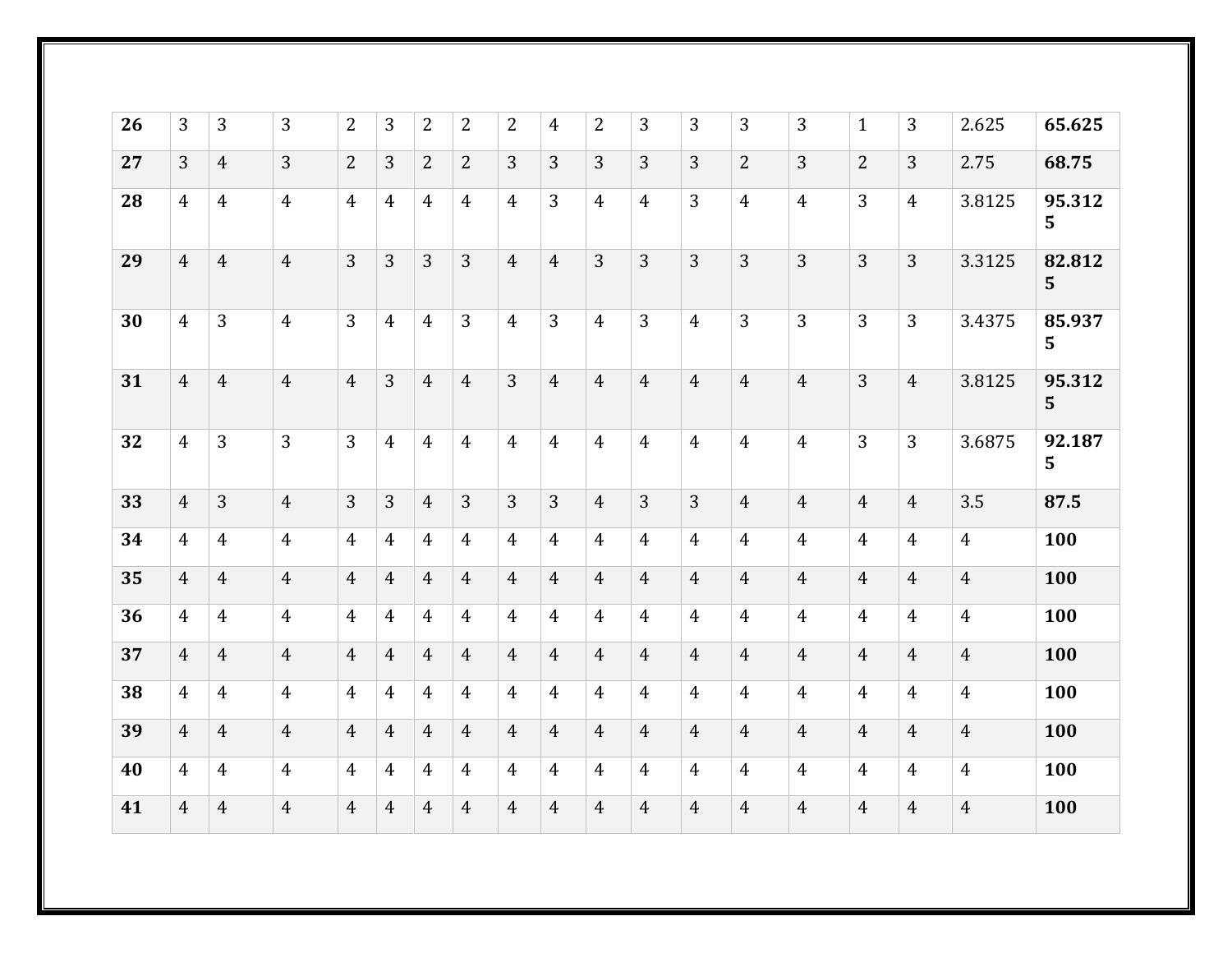| 42 | 4              | $\overline{4}$ | 3              | 4              | 4              | 4              | 4              | $\overline{4}$ | 4              | $\overline{4}$ | $\overline{4}$ | $\overline{4}$ | 4              | $\overline{4}$ | 3              | $\overline{4}$ | 3.875          | 96.875                   |
|----|----------------|----------------|----------------|----------------|----------------|----------------|----------------|----------------|----------------|----------------|----------------|----------------|----------------|----------------|----------------|----------------|----------------|--------------------------|
| 43 | $\overline{4}$ | $\overline{4}$ | $\overline{4}$ | $\overline{4}$ | 4              | $\overline{4}$ | $\overline{4}$ | $\overline{4}$ | $\overline{4}$ | $\overline{4}$ | $\overline{4}$ | $\overline{4}$ | $\overline{4}$ | $\overline{4}$ | $\overline{4}$ | $\overline{4}$ | $\overline{4}$ | 100                      |
| 44 | 4              | $\overline{4}$ | $\overline{4}$ | $\overline{4}$ | 4              | $\overline{4}$ | $\overline{4}$ | $\overline{4}$ | $\overline{4}$ | $\overline{4}$ | $\overline{4}$ | $\overline{4}$ | $\overline{4}$ | $\overline{4}$ | $\overline{4}$ | $\overline{4}$ | $\overline{4}$ | 100                      |
| 45 | $\overline{4}$ | $\overline{4}$ | $\overline{4}$ | $\overline{4}$ | $\overline{4}$ | $\overline{4}$ | $\overline{4}$ | $\overline{4}$ | $\overline{4}$ | $\overline{4}$ | $\overline{4}$ | $\overline{4}$ | $\overline{4}$ | $\overline{4}$ | $\overline{4}$ | $\overline{4}$ | $\overline{4}$ | 100                      |
| 46 | 4              | $\overline{4}$ | $\overline{4}$ | $\overline{4}$ | $\overline{4}$ | $\overline{4}$ | $\overline{4}$ | $\overline{4}$ | $\overline{4}$ | $\overline{4}$ | $\overline{4}$ | $\overline{4}$ | $\overline{4}$ | $\overline{4}$ | $\overline{4}$ | $\overline{4}$ | $\overline{4}$ | 100                      |
| 47 | $\overline{4}$ | $\overline{4}$ | $\overline{4}$ | $\overline{4}$ | $\overline{4}$ | $\overline{4}$ | $\overline{4}$ | $\overline{4}$ | $\overline{4}$ | $\overline{4}$ | $\overline{4}$ | $\overline{4}$ | $\overline{4}$ | $\overline{4}$ | $\overline{4}$ | $\overline{4}$ | $\overline{4}$ | 100                      |
| 48 | 4              | $\overline{4}$ | $\overline{4}$ | $\overline{4}$ | $\overline{4}$ | $\overline{4}$ | $\overline{4}$ | $\overline{4}$ | $\overline{4}$ | $\overline{4}$ | $\overline{4}$ | $\overline{4}$ | $\overline{4}$ | $\overline{4}$ | $\overline{4}$ | $\overline{4}$ | $\overline{4}$ | 100                      |
| 49 | $\overline{4}$ | $\overline{4}$ | $\overline{4}$ | $\overline{4}$ | $\overline{4}$ | $\overline{4}$ | $\overline{4}$ | $\overline{4}$ | $\overline{4}$ | $\overline{4}$ | $\overline{4}$ | $\overline{4}$ | $\overline{4}$ | $\overline{4}$ | $\overline{4}$ | $\overline{4}$ | $\overline{4}$ | 100                      |
| 50 | $\overline{4}$ | $\overline{4}$ | $\overline{4}$ | $\overline{4}$ | $\overline{4}$ | $\overline{4}$ | $\overline{4}$ | $\overline{4}$ | $\overline{4}$ | $\overline{4}$ | $\overline{4}$ | $\overline{4}$ | $\overline{4}$ | $\overline{4}$ | $\overline{4}$ | $\overline{4}$ | $\overline{4}$ | 100                      |
| 51 | $\overline{4}$ | $\overline{4}$ | $\overline{4}$ | $\overline{4}$ | $\overline{4}$ | $\overline{4}$ | $\overline{4}$ | $\overline{4}$ | $\overline{4}$ | $\overline{4}$ | $\overline{4}$ | $\overline{4}$ | $\overline{4}$ | $\overline{4}$ | $\overline{4}$ | $\overline{4}$ | $\overline{4}$ | 100                      |
| 52 | 4              | $\overline{4}$ | $\overline{4}$ | $\overline{4}$ | $\overline{4}$ | $\overline{4}$ | $\overline{4}$ | $\overline{4}$ | $\overline{4}$ | $\overline{4}$ | $\overline{4}$ | $\overline{4}$ | $\overline{4}$ | $\overline{4}$ | $\overline{4}$ | $\overline{4}$ | $\overline{4}$ | 100                      |
| 53 | $\overline{4}$ | $\overline{4}$ | $\overline{4}$ | $\overline{4}$ | $\overline{4}$ | $\overline{4}$ | $\overline{4}$ | $\overline{4}$ | $\overline{4}$ | $\overline{4}$ | $\overline{4}$ | $\overline{4}$ | $\overline{4}$ | $\overline{4}$ | $\overline{4}$ | $\overline{4}$ | $\overline{4}$ | 100                      |
| 54 | $\overline{4}$ | $\overline{4}$ | $\overline{4}$ | $\overline{4}$ | $\overline{4}$ | $\overline{4}$ | $\overline{4}$ | $\overline{4}$ | $\overline{4}$ | $\overline{4}$ | $\overline{4}$ | $\overline{4}$ | $\overline{4}$ | $\overline{4}$ | $\overline{4}$ | $\overline{4}$ | $\overline{4}$ | 100                      |
| 55 | $\overline{4}$ | $\overline{4}$ | $\overline{4}$ | $\overline{4}$ | $\overline{4}$ | $\overline{4}$ | $\overline{4}$ | $\overline{4}$ | $\overline{4}$ | $\overline{4}$ | $\overline{4}$ | $\overline{4}$ | $\overline{4}$ | $\overline{4}$ | $\overline{4}$ | $\overline{4}$ | $\overline{4}$ | 100                      |
| 56 | $\overline{4}$ | $\overline{4}$ | $\overline{4}$ | $\overline{4}$ | $\overline{4}$ | $\overline{4}$ | $\overline{4}$ | $\overline{4}$ | $\overline{4}$ | $\overline{4}$ | $\overline{4}$ | $\overline{4}$ | $\overline{4}$ | $\overline{4}$ | $\overline{4}$ | $\overline{4}$ | $\overline{4}$ | 100                      |
| 57 | $\overline{4}$ | $\overline{4}$ | $\overline{4}$ | $\overline{3}$ | $\overline{4}$ | $\overline{4}$ | $\overline{4}$ | $\overline{4}$ | $\overline{4}$ | $\overline{4}$ | $\overline{4}$ | $\overline{4}$ | $\overline{4}$ | $\overline{4}$ | $\overline{4}$ | $\overline{4}$ | 3.9375         | 98.437<br>5 <sup>5</sup> |
| 58 | $\overline{4}$ | $\overline{4}$ | $\overline{4}$ | 4              | $\overline{4}$ | $\overline{4}$ | $\overline{4}$ | $\overline{4}$ | $\overline{4}$ | $\overline{4}$ | $\overline{4}$ | $\overline{4}$ | $\overline{4}$ | $\overline{4}$ | $\overline{4}$ | $\overline{4}$ | $\overline{4}$ | 100                      |
| 59 | $\overline{4}$ | $\overline{4}$ | $\overline{4}$ | $\overline{4}$ | $\overline{4}$ | $\overline{4}$ | $\overline{4}$ | $\overline{4}$ | $\overline{4}$ | $\overline{4}$ | $\overline{4}$ | $\overline{4}$ | $\overline{4}$ | $\overline{4}$ | $\overline{4}$ | $\overline{4}$ | $\overline{4}$ | 100                      |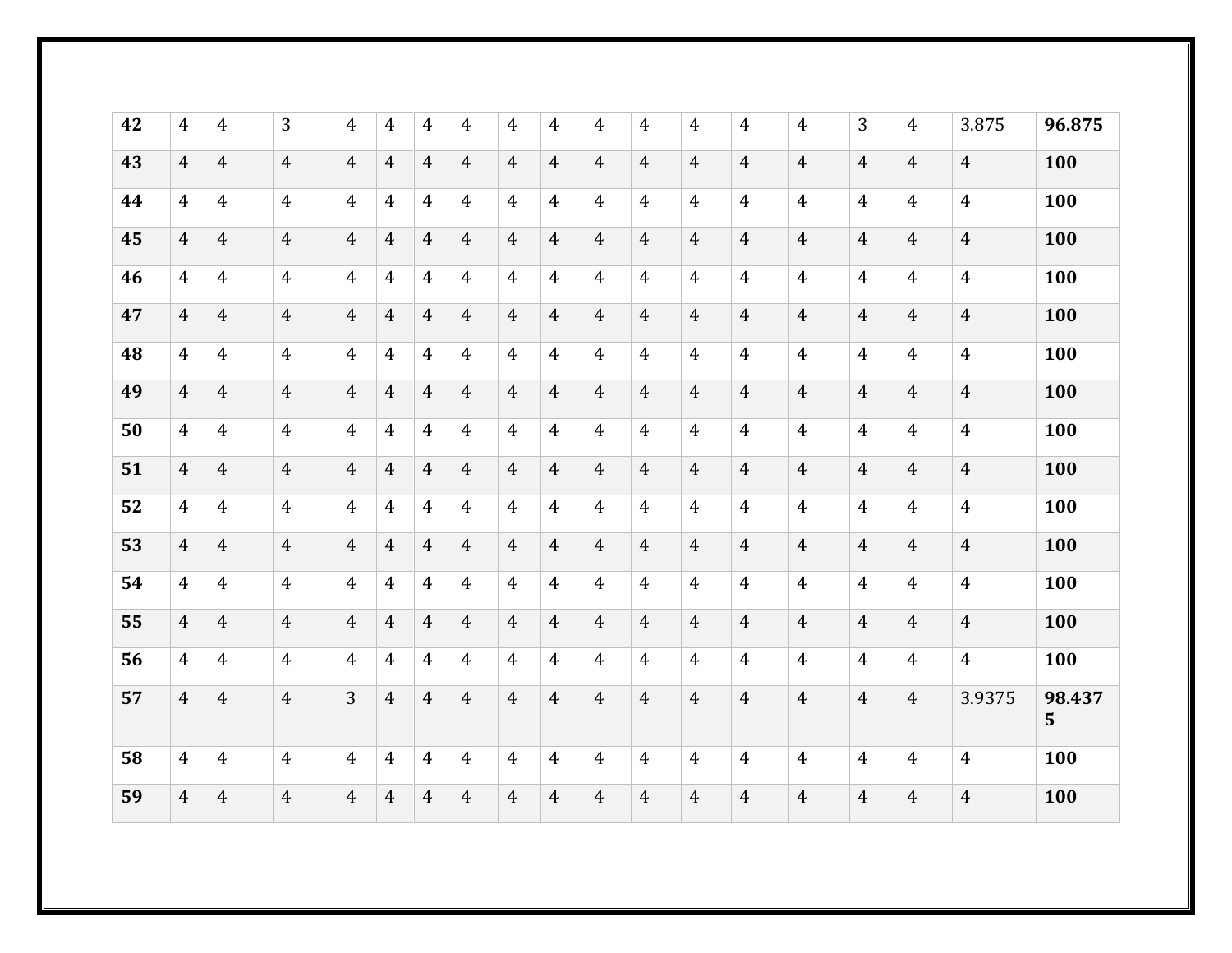| 60 | $\overline{4}$ | 4              | $\overline{4}$ | 4              | $\overline{4}$ | 4              | $\overline{4}$ | $\overline{4}$ | 4              | $\overline{4}$ | 4              | $\overline{4}$ | $\overline{4}$ | $\overline{4}$ | $\overline{4}$ | 4              | $\overline{4}$  | 100             |
|----|----------------|----------------|----------------|----------------|----------------|----------------|----------------|----------------|----------------|----------------|----------------|----------------|----------------|----------------|----------------|----------------|-----------------|-----------------|
| 61 | $\overline{4}$ | $\overline{4}$ | $\overline{4}$ | $\overline{4}$ | $\overline{4}$ | $\overline{4}$ | $\overline{4}$ | $\overline{4}$ | $\overline{4}$ | $\overline{4}$ | $\overline{4}$ | $\overline{4}$ | $\overline{4}$ | $\overline{4}$ | $\overline{4}$ | $\overline{4}$ | $\overline{4}$  | 100             |
| 62 | 4              | $\overline{4}$ | $\overline{4}$ | $\overline{4}$ | 4              | $\overline{4}$ | $\overline{4}$ | $\overline{4}$ | $\overline{4}$ | $\overline{4}$ | $\overline{4}$ | $\overline{4}$ | $\overline{4}$ | $\overline{4}$ | $\overline{4}$ | $\overline{4}$ | $\overline{4}$  | 100             |
| 63 | 4              | $\overline{4}$ | $\overline{4}$ | $\overline{4}$ | $\overline{4}$ | $\overline{4}$ | $\overline{4}$ | $\overline{4}$ | $\overline{4}$ | $\overline{4}$ | $\overline{4}$ | $\overline{4}$ | $\overline{4}$ | $\overline{4}$ | $\overline{4}$ | $\overline{4}$ | $\overline{4}$  | 100             |
| 64 | 4              | $\overline{4}$ | $\overline{4}$ | $\overline{4}$ | 4              | 3              | 3              | $\overline{2}$ | 3              | 3              | 3              | 3              | 3              | 3              | $\overline{2}$ | 3              | 3.1875          | 79.687<br>5     |
| 65 | $\overline{4}$ | $\overline{4}$ | $\overline{4}$ | $\overline{4}$ | $\overline{4}$ | $\overline{4}$ | $\overline{4}$ | $\overline{4}$ | $\overline{4}$ | $\overline{4}$ | $\overline{4}$ | $\overline{4}$ | $\overline{4}$ | $\overline{4}$ | 3              | $\overline{4}$ | 3.9375          | 98.437<br>5     |
| 66 | $\overline{4}$ | 3              | 3              | 3              | 3              | 3              | 3              | $\overline{4}$ | $\overline{4}$ | 3              | $\overline{4}$ | 3              | 3              | 3              | 3              | 3              | 3.25            | 81.25           |
| 67 | $\overline{4}$ | $\overline{2}$ | $\overline{2}$ | $\overline{2}$ | $\overline{2}$ | 3              | $\overline{2}$ | $\overline{2}$ | 3              | 3              | $\overline{2}$ | 2              | $\overline{2}$ | $\overline{2}$ | $\overline{2}$ | 3              | 2.375           | 59.375          |
| 68 | $\overline{4}$ | $\overline{4}$ | $\overline{4}$ | $\overline{4}$ | $\overline{4}$ | $\overline{4}$ | $\overline{4}$ | $\overline{4}$ | $\overline{4}$ | $\overline{4}$ | $\overline{4}$ | $\overline{4}$ | $\overline{4}$ | $\overline{4}$ | $\overline{4}$ | $\overline{4}$ | $\overline{4}$  | 100             |
| 69 | $\mathbf{1}$   | 3              | 3              | 3              | 3              | $\mathbf{1}$   | $\overline{2}$ | $\overline{2}$ | 3              | $\overline{2}$ | 2              | $\overline{2}$ | $\overline{2}$ | $\overline{2}$ | $\overline{2}$ | 3              | 2.25            | 56.25           |
| 70 | 4              | $\overline{4}$ | 3              | $\mathbf{1}$   | 3              | $\mathbf{1}$   | $\mathbf{1}$   | $\overline{2}$ | 2              | $\mathbf{0}$   | 2              | 2              | $\overline{2}$ | 2              | $\mathbf{1}$   | $\overline{2}$ | 2               | 50              |
| 71 | $\overline{4}$ | $\overline{4}$ | 3              | 3              | 3              | $\overline{4}$ | 3              | $\overline{4}$ | 3              | $\overline{4}$ | $\overline{4}$ | $\overline{4}$ | $\overline{4}$ | 2              | $\overline{2}$ | $\overline{4}$ | 3.4375          | 85.937<br>5     |
| 72 | $\overline{4}$ | $\overline{4}$ | $\overline{4}$ | $\overline{4}$ | $\overline{4}$ | $\overline{4}$ | $\overline{4}$ | $\overline{4}$ | $\overline{4}$ | $\overline{4}$ | $\overline{4}$ | $\overline{4}$ | $\overline{4}$ | $\overline{4}$ | $\overline{4}$ | $\overline{4}$ | $\overline{4}$  | 100             |
| 73 | 3              | $\overline{3}$ | $\overline{4}$ | 3              | $\overline{4}$ | $\overline{4}$ | 3              | $\overline{2}$ | 3              | $\overline{3}$ | 3              | 3              | 3              | 3              | 3              | 3              | 3.125           | 78.125          |
| 74 | 4              | 3              | $\overline{2}$ | $\mathbf{1}$   | $\overline{2}$ | $\overline{0}$ | $\mathbf{1}$   | $\overline{4}$ | 3              | $\mathbf{1}$   | 2              | 3              | $\overline{2}$ | 3              | 2              | 2              | 2.1875          | 54.687<br>5     |
| 75 | $\overline{2}$ |                |                | $\overline{2}$ | $\overline{2}$ | $\overline{4}$ | $\overline{2}$ | 3              | 3              | $\overline{3}$ | $\overline{2}$ | 3              | $\overline{2}$ | $\overline{2}$ | $\overline{2}$ | $\overline{2}$ | 2.42857<br>1429 | 60.714<br>28571 |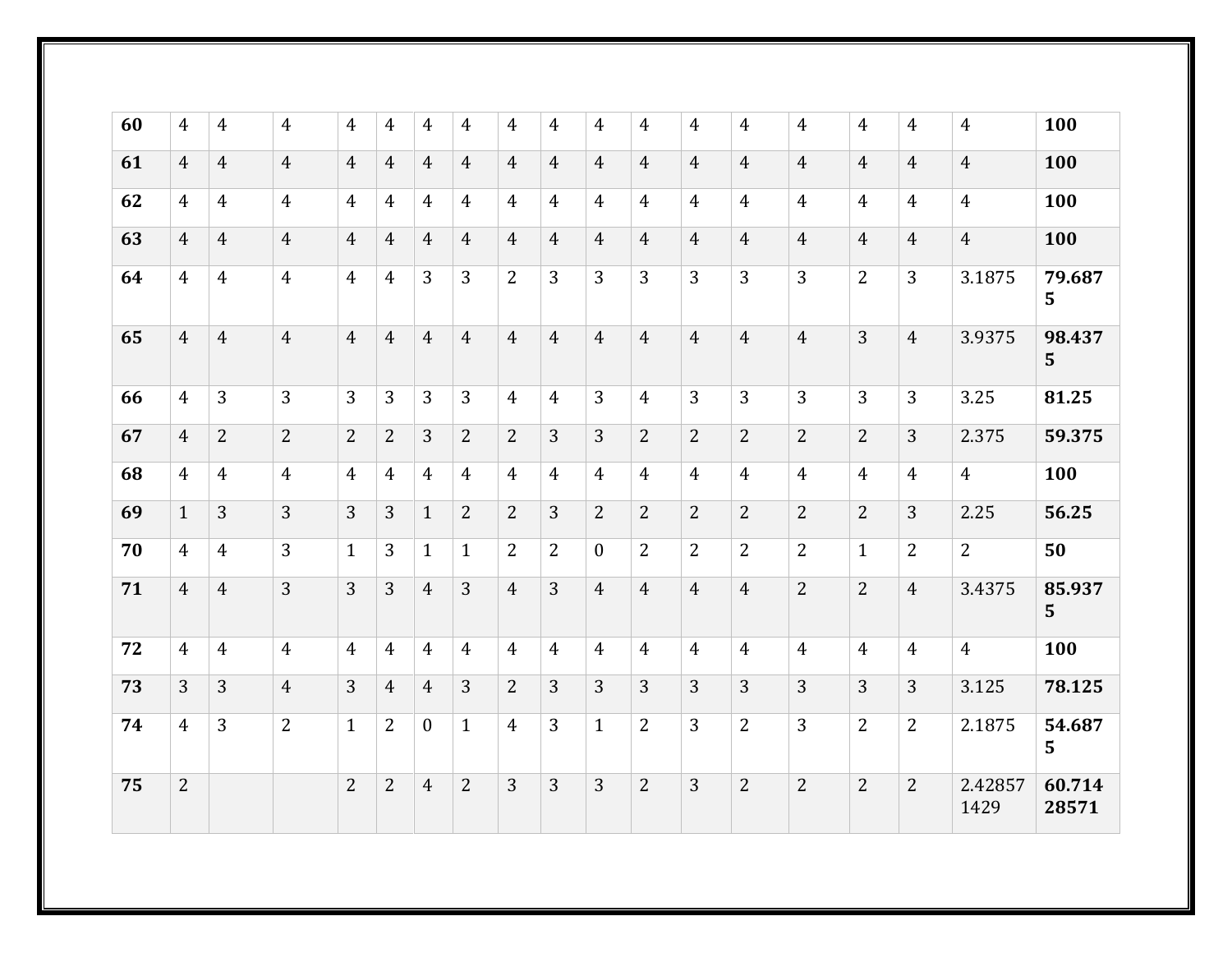| 76 | 3              | 3              | 3              | 3              | 3              | $\overline{2}$   | 3              | 3              | 3              | 3              | 2                | 3              | 3              | 3              | 3              | 3              | 2.875           | 71.875          |
|----|----------------|----------------|----------------|----------------|----------------|------------------|----------------|----------------|----------------|----------------|------------------|----------------|----------------|----------------|----------------|----------------|-----------------|-----------------|
| 77 | 4              | $\overline{4}$ | $\overline{4}$ | 4              | $\overline{4}$ | $\overline{4}$   | $\overline{4}$ | $\overline{4}$ | $\overline{4}$ | $\overline{4}$ | $\overline{4}$   | $\overline{4}$ | 4              | $\overline{4}$ | $\overline{4}$ | $\overline{4}$ | $\overline{4}$  | 100             |
| 78 | 2              | 3              | 2              | 3              | 3              | $\mathbf{1}$     | $\overline{2}$ | $\overline{2}$ | 3              | 3              | 2                | 3              | 2              | 3              | $\overline{2}$ | $\overline{2}$ | 2.375           | 59.375          |
| 79 | $\overline{4}$ | $\overline{4}$ | $\overline{4}$ | $\overline{4}$ | $\overline{4}$ | $\overline{4}$   | $\overline{4}$ | $\overline{4}$ | $\overline{4}$ | $\overline{4}$ | $\overline{4}$   | $\overline{4}$ | $\overline{4}$ | $\overline{4}$ | $\overline{4}$ | $\overline{4}$ | $\overline{4}$  | 100             |
| 80 | 4              | $\overline{4}$ | $\overline{4}$ | $\overline{4}$ | $\overline{4}$ | $\overline{4}$   | $\overline{4}$ | $\overline{4}$ | $\overline{4}$ | $\overline{4}$ | $\overline{4}$   | $\overline{4}$ | $\overline{4}$ | $\overline{4}$ | $\overline{4}$ | $\overline{4}$ | $\overline{4}$  | 100             |
| 81 | $\overline{4}$ | $\overline{4}$ | $\overline{4}$ | $\overline{4}$ | $\overline{4}$ | $\overline{2}$   | 3              | $\overline{2}$ | 3              | $\overline{2}$ | 3                | $\overline{2}$ | 3              | $\overline{2}$ | $\mathbf{0}$   | $\overline{4}$ | 2.875           | 71.875          |
| 82 | $\overline{4}$ | $\overline{4}$ | $\overline{4}$ | $\overline{4}$ | $\overline{4}$ | $\overline{4}$   | $\overline{4}$ | $\overline{4}$ | 4              | $\overline{4}$ | $\overline{4}$   | $\overline{4}$ | $\overline{4}$ | $\overline{4}$ | $\overline{4}$ | $\overline{4}$ | $\overline{4}$  | 100             |
| 83 | 3              |                | 3              | $\overline{3}$ | $\overline{3}$ | $\overline{4}$   | $\overline{4}$ | $\overline{4}$ | $\overline{4}$ | $\overline{4}$ | $\overline{4}$   | $\overline{4}$ | $\overline{4}$ | $\overline{4}$ | $\overline{4}$ | $\overline{4}$ | 3.73333<br>3333 | 93.333<br>33333 |
| 84 | $\overline{4}$ | $\overline{4}$ | $\overline{4}$ | $\overline{4}$ | $\overline{4}$ | 4                | $\overline{4}$ | $\overline{2}$ | 3              | $\mathbf{1}$   | 3                | 3              | 3              | 3              | $\overline{2}$ | 2              | 3.125           | 78.125          |
| 85 | 3              | 3              | $\overline{4}$ | 3              | 3              | $\mathbf{0}$     | $\mathbf{1}$   | $\mathbf{1}$   | $\overline{2}$ | $\overline{2}$ | $\boldsymbol{0}$ | $\mathbf{1}$   | $\theta$       | $\overline{2}$ | $\overline{2}$ | 3              | 1.875           | 46.875          |
| 86 | 2              | 3              | $\overline{2}$ | 3              | 3              | $\boldsymbol{0}$ | $\overline{2}$ | $\mathbf{1}$   | $\overline{2}$ | 3              | $\overline{2}$   | 3              | $\theta$       | 3              | 3              | 3              | 2.1875          | 54.687<br>5     |
| 87 | 3              | 3              | $\overline{2}$ | $\overline{2}$ | 3              | $\overline{2}$   | 3              | $\overline{2}$ | $\overline{2}$ | 3              | $\overline{2}$   | $\overline{3}$ | 3              | 3              | $\overline{2}$ | $\overline{2}$ | 2.5             | 62.5            |
| 88 | $\overline{4}$ | $\overline{4}$ | $\overline{4}$ | $\overline{4}$ | $\overline{4}$ | $\overline{4}$   | $\overline{4}$ | $\overline{4}$ | 4              | $\overline{4}$ | $\overline{4}$   | $\overline{4}$ | $\overline{4}$ | 4              | $\overline{4}$ | $\overline{4}$ | $\overline{4}$  | 100             |
| 89 | 3              | 3              | 3              | 3              | 3              | 3                | 3              | 3              | 3              | 3              | 3                | 3              | $\overline{0}$ | 3              | 3              | 3              | 2.8125          | 70.312<br>5     |
| 90 | $\overline{4}$ | $\overline{4}$ | $\overline{4}$ | $\overline{4}$ | $\overline{4}$ | $\overline{4}$   | $\overline{4}$ | $\overline{4}$ | 3              | $\overline{4}$ | $\overline{4}$   | $\overline{4}$ | 3              | 3              | $\overline{4}$ | $\overline{4}$ | 3.8125          | 95.312<br>5     |
| 91 | $\overline{4}$ | $\overline{4}$ | $\overline{4}$ | $\overline{4}$ | $\overline{4}$ | 3                | 3              | $\overline{3}$ | 3              | $\overline{4}$ | 3                | 3              | 3              | 3              | 3              | 3              | 3.375           | 84.375          |